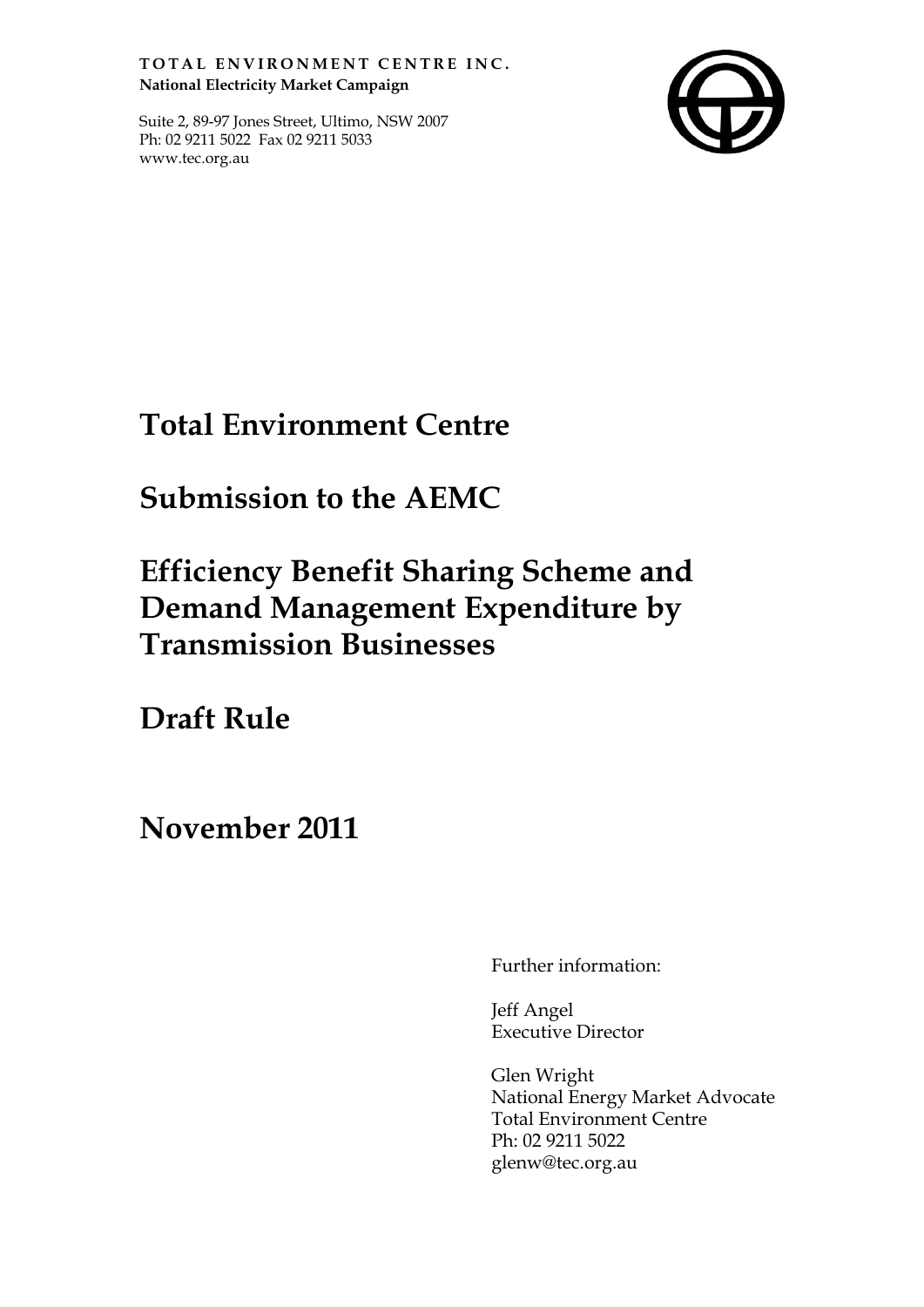#### **TEC's Support for this Rule Change**

This rule change seeks to avoid penalising Transmission Network Service Providers (TNSPs) who opt to invest in demand side participation (DSP) as a means of efficiently deferring capital expenditure (capex) in the previous regulatory period. It requires the Australian Energy Regulator (AER) to, when designing and implementing the Efficiency Benefit Sharing Scheme (EBSS), consider the possible impacts of the EBSS on a TNSP's incentives for implementation of non-network alternatives to capex.

In principle, this additional requirement upon the AER will, to a very small extent, increase the likelihood that TNSPs will undertake economically efficient demand-side projects under opex in principle and removes one of the barriers to DSP in the NEM.

This rule change aims to increase consistency between determinations for different TNSPs, align the determination requirements for TNSPs with those for Distribution Network Service Providers (DNSPs), increasing the likelihood that non-network alternative are separated from operating expenditure (opex) under the EBSS and the potential for economically efficient investment by TNSPs.

As TEC has previously advocated for the separation of non-network alternatives and opex under the EBSS, we are pleased that the Ministerial Council on Energy initiated this rule change and that the AEMC has published the Draft Rule, however, TEC remains of the view that this rule change will not noticeably increase the use of non-network alternatives to capex as it does not address the underlying biases or barriers to such alternatives that are systemic in the NEM framework.

#### **Summary of TEC's Position in Relation to the Rule Change Proposal**

TEC noted the inconsistency between the EBSS arrangements for DNSPs and TNSPs in relation to the treatment of non-network alternative expenditure and agreed with other stakeholders that the EBSS, absent the rule change, can create an unintentional disincentive for TNSPs to pursue non-network alternatives, as non-network alternative expenditure could potentially mean overspending their opex targets and attracting financial penalties under the EBSS.

TEC submitted that 'non-network alternatives' is a broad term $^1$  and enunciated a non-exhaustive list of specific actions that could be considered non-network alternatives. TEC agreed with the AER that developing a comprehensive list of expenditure that can rightly be considered non-network alternative expenditure is a difficult, if not impossible, task.

 $\overline{a}$ 

 $<sup>1</sup>$  An action is a non-network alternative if it: lowers demand on a network; is cheaper than, or</sup> equal to, the cost of investing in network solutions; and provides satisfactory reliability and security of supply.